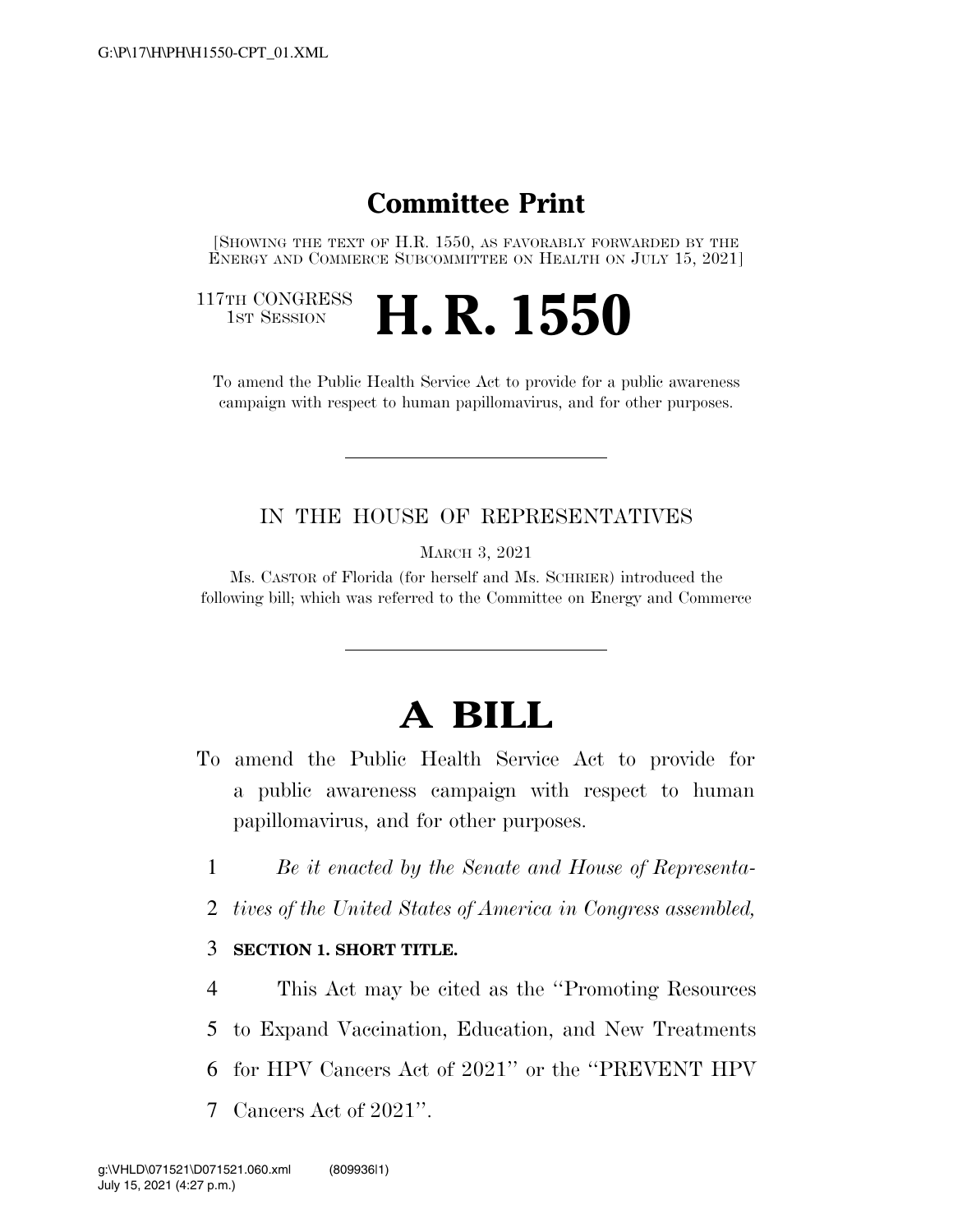| SEC. 2. PREVENTING HPV AND HPV-ASSOCIATED CANCERS; |
|----------------------------------------------------|
| REAUTHORIZING JOHANNA'S LAW.                       |
| Section 317P of the Public Health Service Act (42) |
| U.S.C. $247b-17$ is amended—                       |
| $(1)$ in subsection $(e)(1)$ —                     |
| $(A)$ in subparagraph $(B)$ , by striking "cer-    |
| vical" each time it appears;                       |
| $(B)$ in subparagraph $(C)$ , by striking          |
| "and" at the end;                                  |
| $(C)$ in subparagraph $(D)$ by striking            |
| "other" and all that follows through "cancer."     |
| and inserting "recommended diagnostics for         |
| early intervention for, and prevention of, HPV-    |
| associated cancers; and"; and                      |
| (D) by adding at the end the following:            |
| $\lq\lq$ (E) the importance of recommended vac-    |
| cines for prevention of HPV and HPV-associ-        |
| ated cancers, including for males;"; and           |
| $(2)$ by amending subsection $(d)$ to read as fol- |
| lows:                                              |
| "(d) JOHANNA'S LAW.—                               |
| "(1) NATIONAL PUBLIC AWARENESS<br>CAM-             |
| PAIGN.                                             |
|                                                    |
| "(A) IN GENERAL.—The Secretary shall               |
| carry out a national campaign to increase the      |
|                                                    |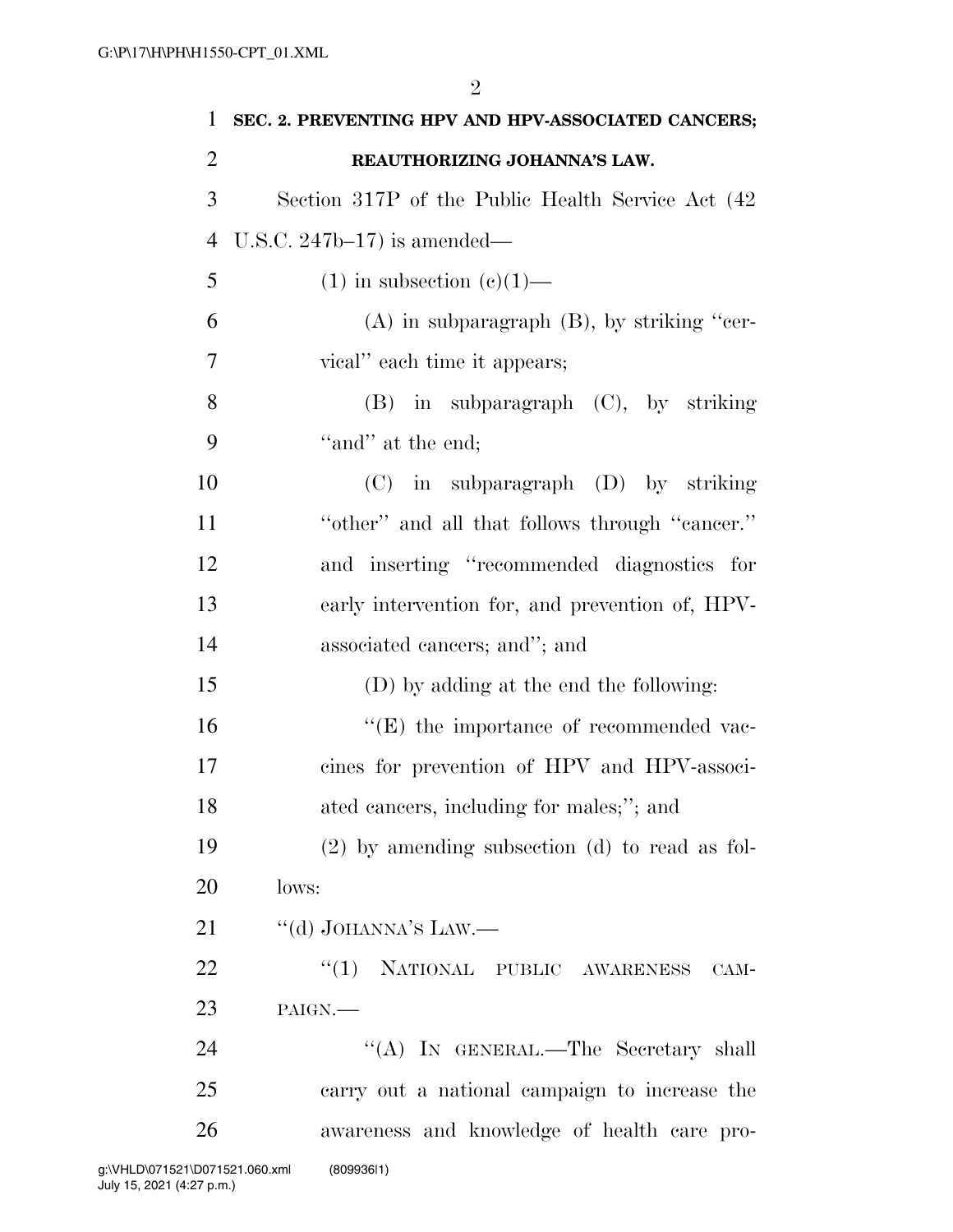| $\mathbf{1}$   | and individuals with respect to<br>viders      |
|----------------|------------------------------------------------|
| $\overline{2}$ | gynecologic cancers, HPV, and HPV-associated   |
| 3              | cancers, and the importance of HPV vaccines in |
| $\overline{4}$ | preventing HPV and HPV-associated cancers.     |
| 5              | "(B) WRITTEN MATERIALS.—Activities             |
| 6              | under the national campaign under subpara-     |
| 7              | graph(A) shall include—                        |
| 8              | "(i) maintaining a supply of written           |
| 9              | materials that provide information to the      |
| 10             | public on gynecologic cancers, HPV, and        |
| 11             | HPV-associated cancers; and                    |
| 12             | "(ii) distributing the materials to            |
| 13             | members of the public upon request.            |
| 14             | "(C) PUBLIC SERVICE ANNOUNCE-                  |
| 15             | MENTS.—Activities under the national cam-      |
| 16             | paign under subparagraph (A) shall, in accord- |
| 17             | ance with applicable law and regulations, in-  |
| 18             | clude publishing materials in digital or print |
| 19             | form, public engagement, and developing and    |
| 20             | placing public service announcements intended  |
| 21             | to encourage individuals to discuss with their |
| 22             | physicians—                                    |
| 23             | "(i) their risk of gynecologic cancers         |
| 24             | and HPV-associated cancers; and                |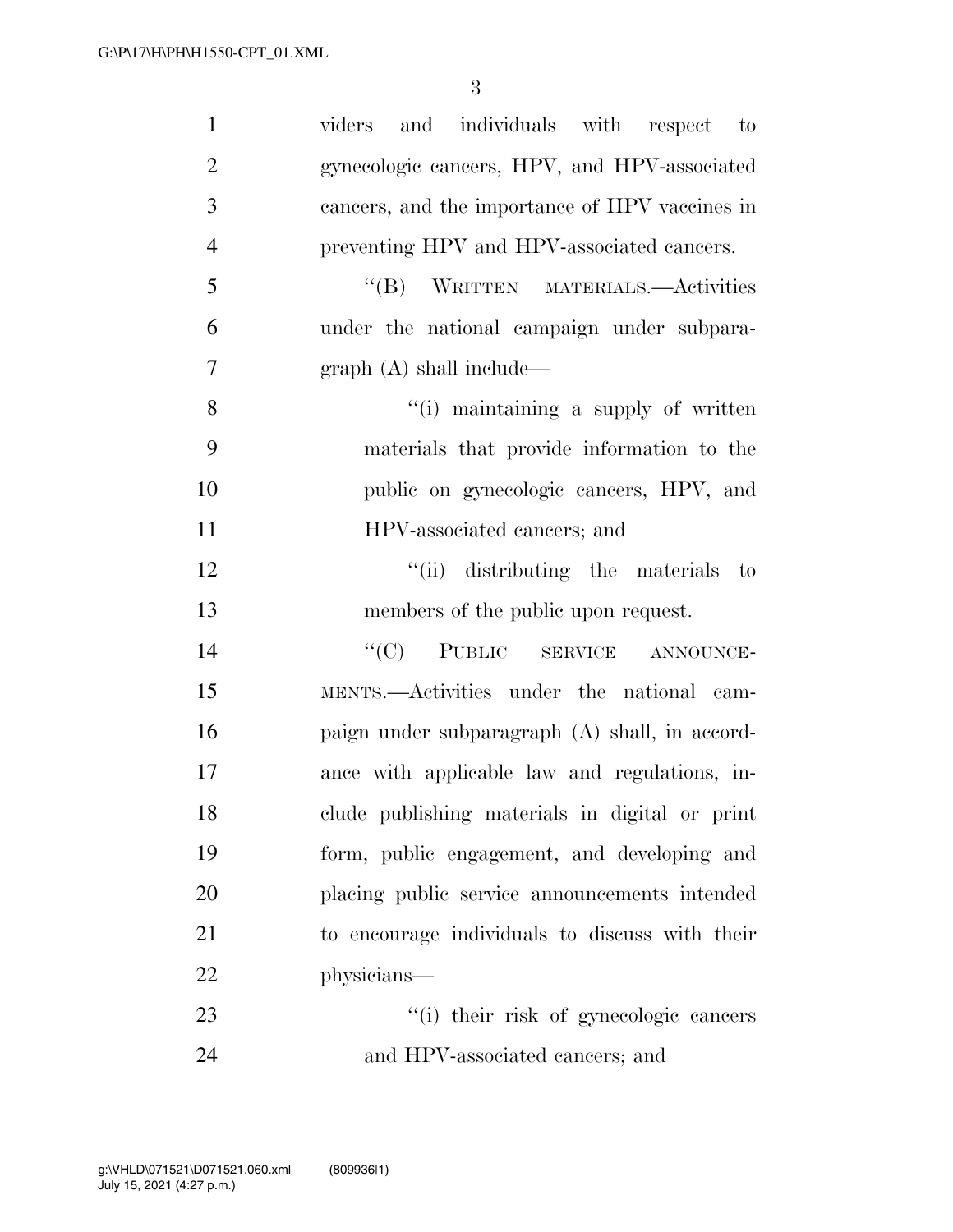| $\mathbf{1}$   | "(ii) the importance of HPV vaccines              |
|----------------|---------------------------------------------------|
| $\overline{2}$ | in preventing HPV and HPV-associated              |
| 3              | cancers.                                          |
| $\overline{4}$ | "(D) TARGETED POPULATIONS.—Activities             |
| 5              | under the national campaign under subpara-        |
| 6              | graph (A) shall include culturally and linguis-   |
| 7              | tically competent public service announcements    |
| 8              | and other forms of communication and public       |
| 9              | engagement under subparagraph (C) targeted        |
| 10             | $to-$                                             |
| 11             | "(i) specific higher-risk populations of          |
| 12             | individuals based on race, ethnicity, level of    |
| 13             | acculturation, and family history, including      |
| 14             | African-American and Ashkenazi Jewish             |
| 15             | individuals;                                      |
| 16             | "(ii) communities with high rates of              |
| 17             | unvaccinated individuals, including males;        |
| 18             | "(iii) rural communities;                         |
| 19             | "(iv) populations affected by increas-            |
| 20             | ing rates of oropharynx cancers; and              |
| 21             | $f'(v)$ such other communities as the             |
| 22             | Secretary determines appropriate.                 |
| 23             | "(2) CONSULTATION.—In carrying out the na-        |
| 24             | tional campaign under this section, the Secretary |
| 25             | shall consult with—                               |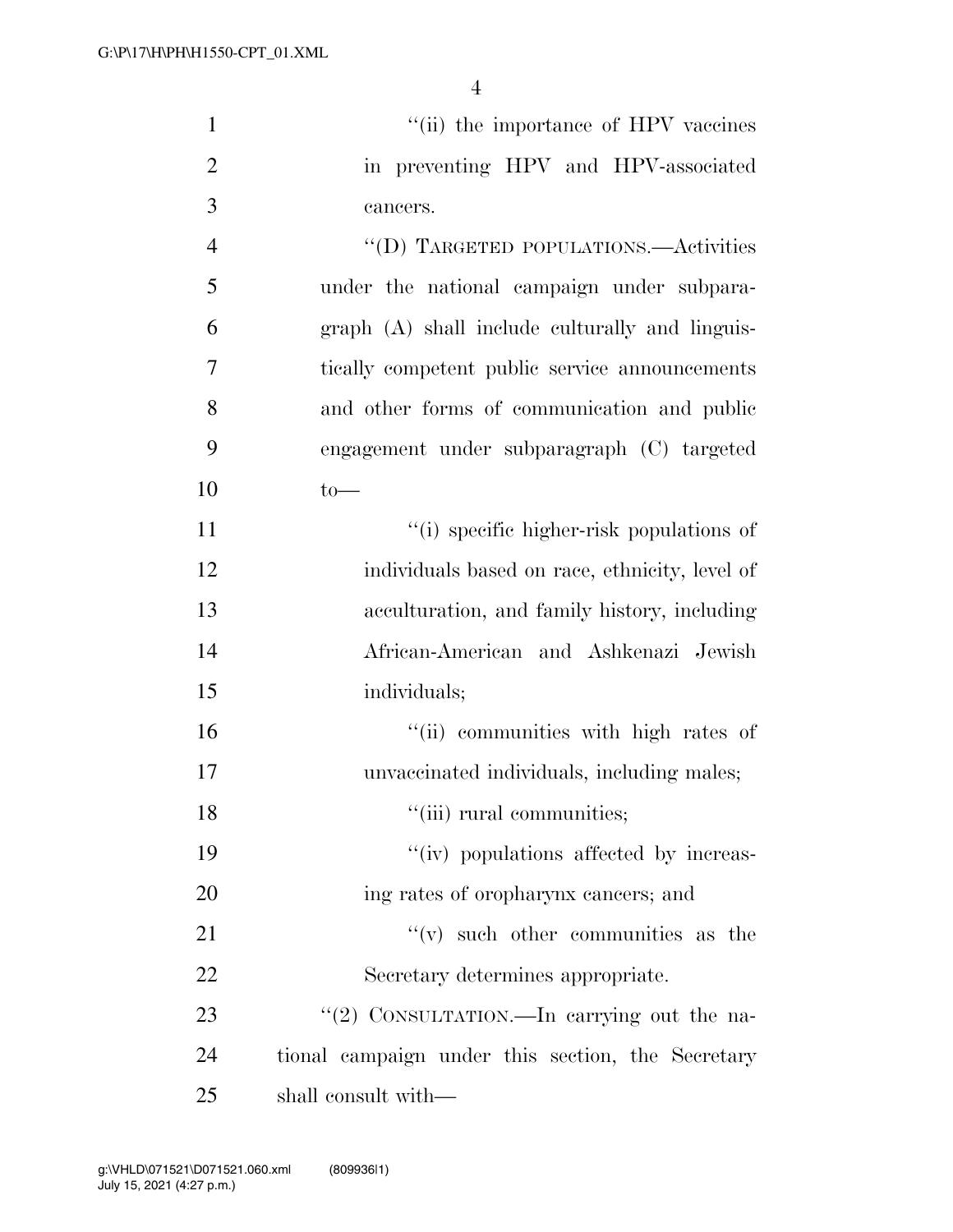| $\mathbf{1}$   | $\lq\lq$ health care providers;                 |
|----------------|-------------------------------------------------|
| $\overline{2}$ | "(B) nonprofit organizations (including         |
| 3              | gynecologic cancer organizations and organiza-  |
| $\overline{4}$ | tions that represent communities and individ-   |
| 5              | uals most affected by HPV-associated cancers    |
| 6              | and low vaccination rates);                     |
| $\overline{7}$ | "(C) State and local public health depart-      |
| 8              | ments; and                                      |
| 9              | $\lq\lq$ (D) elementary and secondary education |
| 10             | organizations and institutions of higher edu-   |
| 11             | cation.                                         |
| 12             | "(3) DEMONSTRATION PROJECTS REGARDING           |
| 13             | OUTREACH AND EDUCATION STRATEGIES.-             |
| 14             | $\lq\lq (A)$ In GENERAL.—                       |
| 15             | "(i) PROGRAM.—The Secretary may                 |
| 16             | carry out a program to award grants or          |
| 17             | contracts to public or nonprofit private en-    |
| 18             | tities for the purpose of carrying out dem-     |
| 19             | onstration projects to test, compare, and       |
| 20             | evaluate different evidence-based outreach      |
| 21             | and education strategies to increase the        |
| 22             | awareness and knowledge of women, their         |
| 23             | families, physicians, nurses, and other key     |
| 24             | professionals with<br>health<br>respect<br>to   |
| 25             | gynecologic cancers, including with respect     |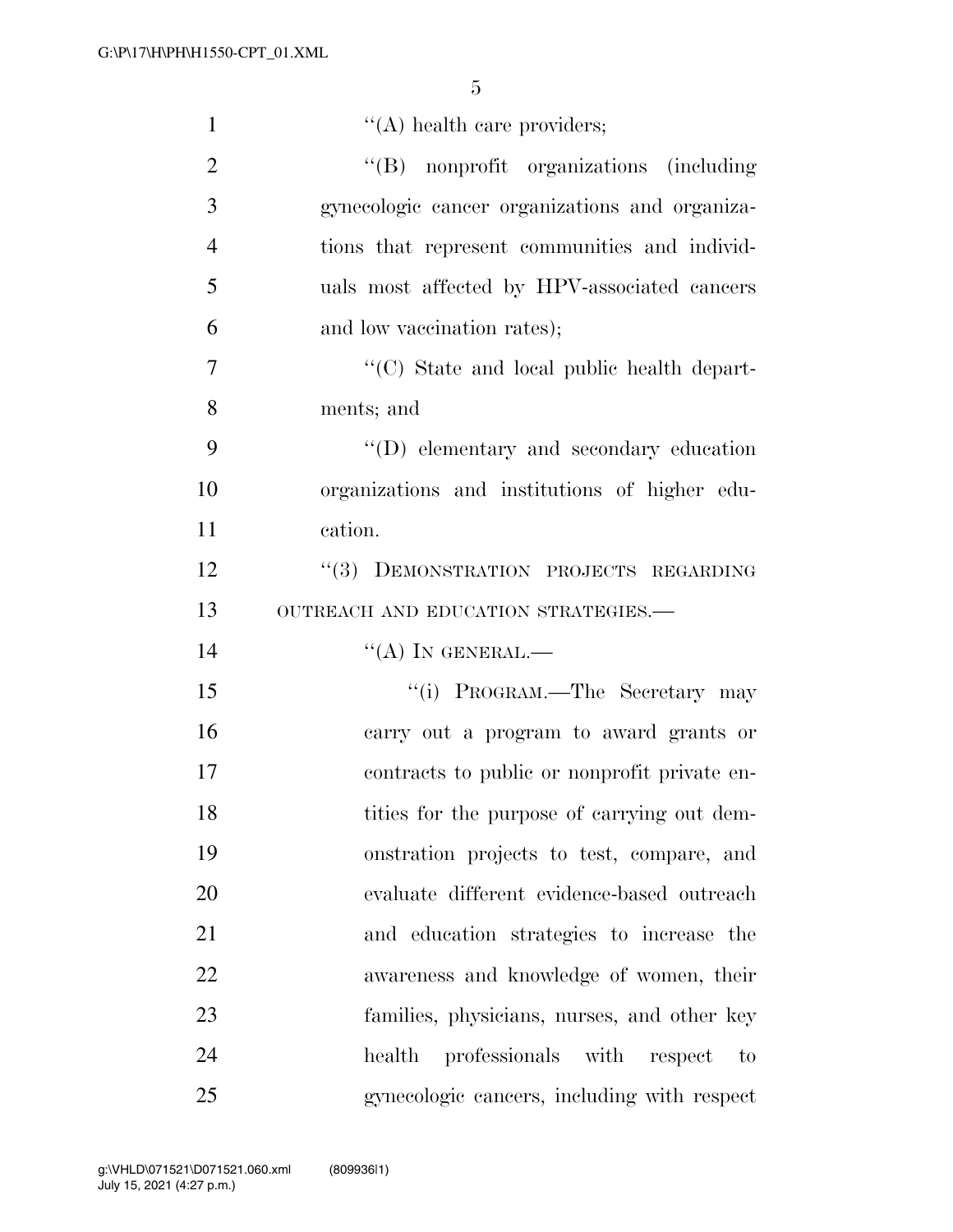| $\mathbf{1}$   | to early warning signs, risk factors, pre-    |
|----------------|-----------------------------------------------|
| $\overline{2}$ | vention, screening, and treatment options.    |
| 3              | "(ii) SCIENCE-BASED RESOURCES.-               |
| $\overline{4}$ | In making awards under clause (i), the        |
| 5              | Secretary shall encourage awardees to use     |
| 6              | science-based resources such as the Inside    |
| 7              | Knowledge About Gynecologic Cancer edu-       |
| 8              | cation campaign of the Centers for Disease    |
| 9              | Control and Prevention.                       |
| 10             | "(B) PREFERENCES IN AWARDING GRANTS           |
| 11             | OR CONTRACTS.—In making awards under sub-     |
| 12             | paragraph (A), the Secretary shall give pref- |
| 13             | erence to-                                    |
| 14             | "(i) applicants with demonstrated ex-         |
| 15             | pertise in gynecologic cancer education or    |
| 16             | treatment or in working with groups of        |
| 17             | women who are at increased risk of            |
| 18             | gynecologic cancers; and                      |
| 19             | "(ii) applicants that, in the dem-            |
| 20             | onstration project funded by the grant or     |
| 21             | contract, will establish linkages between     |
| 22             | physicians, nurses, other key health profes-  |
| 23             | sionals, health profession students, hos-     |
| 24             | pitals, payers, and State health depart-      |
| 25             | ments.                                        |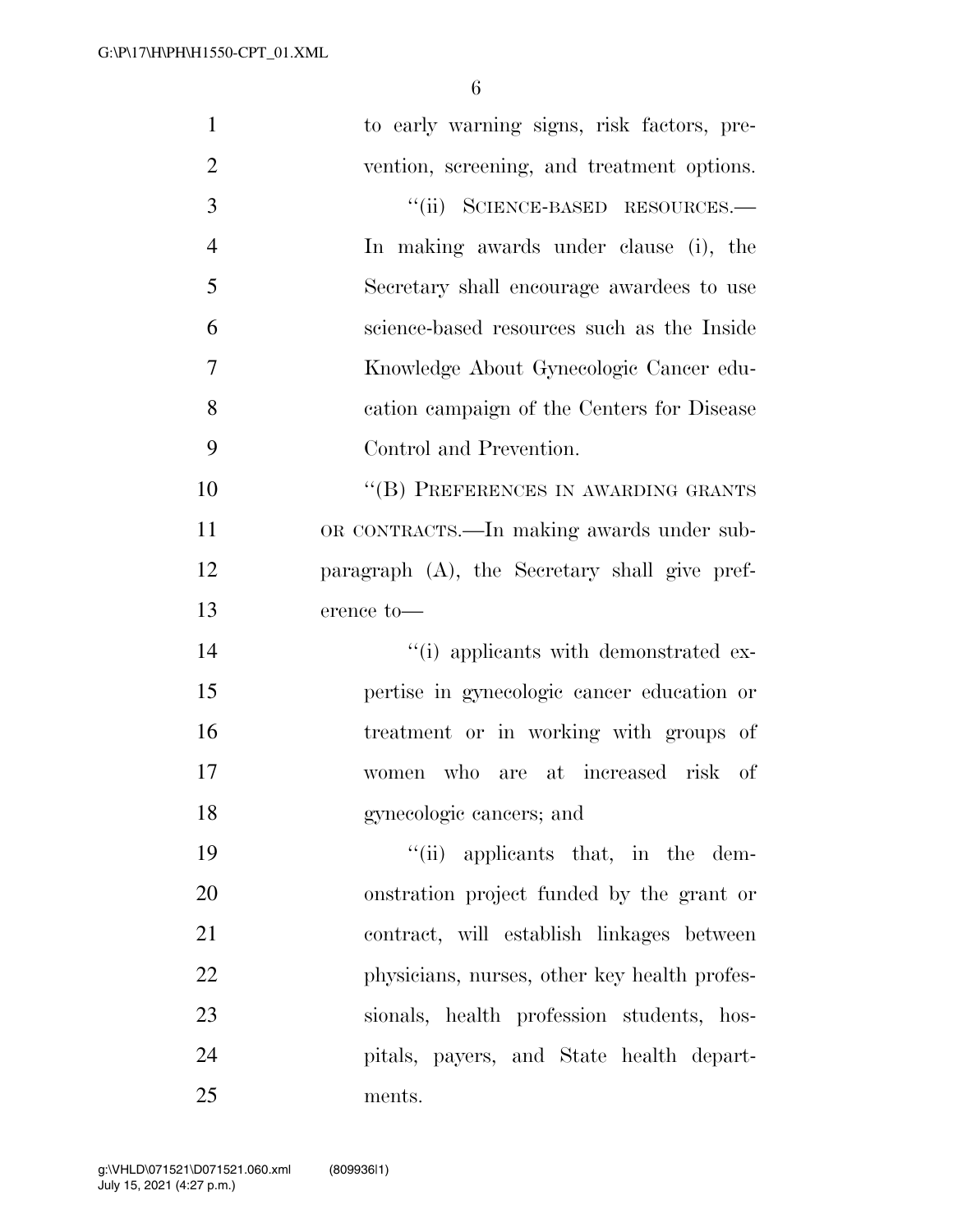| $\mathbf{1}$   | "(C) APPLICATION.—To seek a grant or            |
|----------------|-------------------------------------------------|
| $\overline{2}$ | contract under subparagraph $(A)$ , an entity   |
| 3              | shall submit an application to the Secretary in |
| $\overline{4}$ | such form, in such manner, and containing such  |
| 5              | agreements, assurances, and information as the  |
| 6              | Secretary determines to be necessary to carry   |
| 7              | out this paragraph.                             |
| 8              | "(D) CERTAIN REQUIREMENTS.—In mak-              |
| 9              | ing awards under subparagraph (A), the Sec-     |
| 10             | retary shall—                                   |
| 11             | "(i) make awards, as practicable, to            |
| 12             | not fewer than five applicants; and             |
| 13             | "(ii) ensure that information provided          |
| 14             | through demonstration projects under this       |
| 15             | paragraph is consistent with the best avail-    |
| 16             | able medical information.                       |
| 17             | "(E) REPORT TO CONGRESS.—Not later              |
| 18             | than 24 months after the date of the enactment  |
| 19             | of the PREVENT HPV Cancers Act of 2021,         |
| 20             | and annually thereafter, the Secretary shall    |
| 21             | submit to the Committee on Energy and Com-      |
| 22             | merce of the House of Representatives and the   |
| 23             | Committee on Health, Education, Labor, and      |
| 24             | Pensions of the Senate a report that—           |